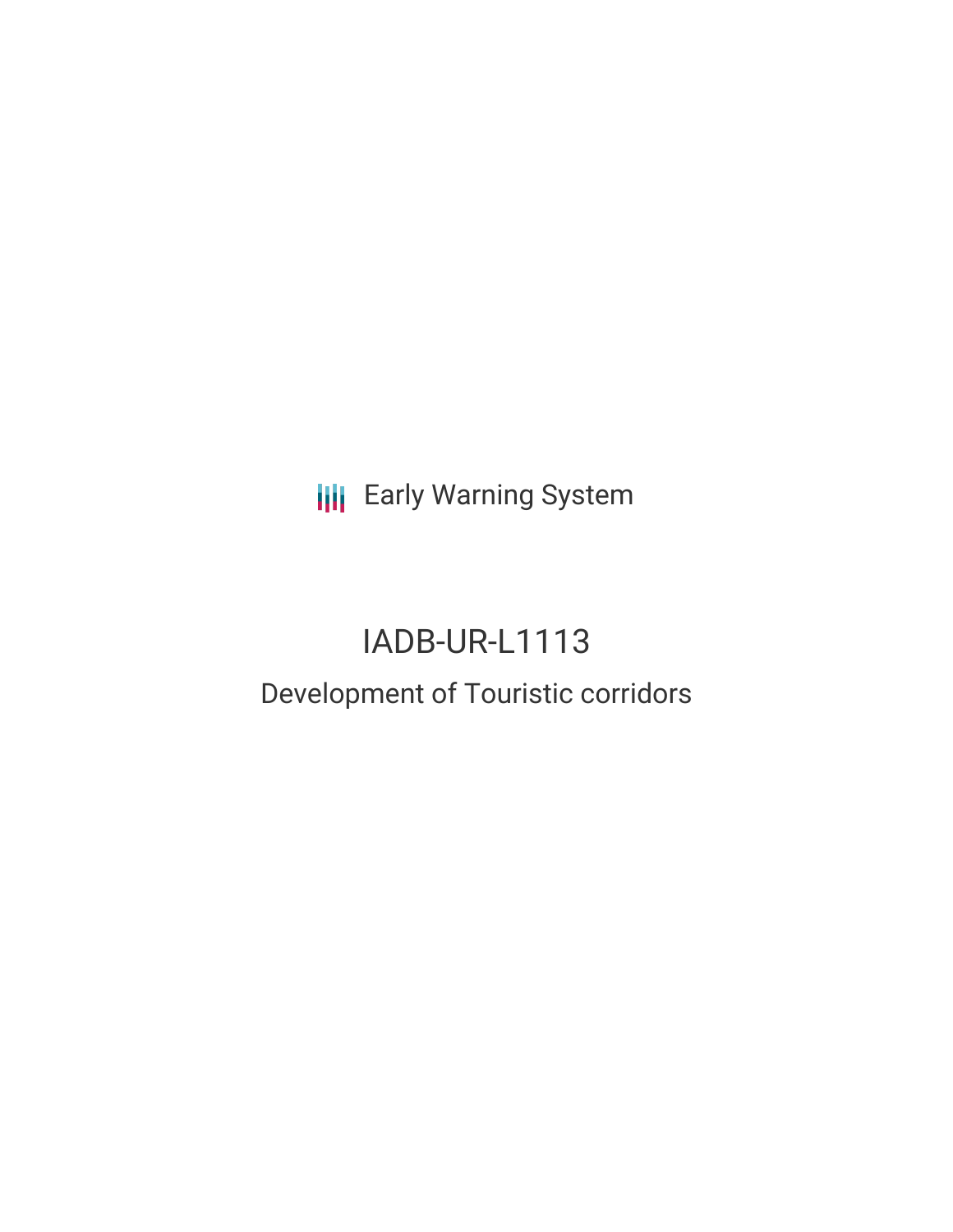# **Quick Facts**

| <b>Countries</b>               | Uruguay                                |
|--------------------------------|----------------------------------------|
| <b>Financial Institutions</b>  | Inter-American Development Bank (IADB) |
| <b>Status</b>                  | Approved                               |
| <b>Bank Risk Rating</b>        | B                                      |
| <b>Voting Date</b>             | 2016-11-30                             |
| <b>Borrower</b>                | Government of Uruguay                  |
| <b>Sectors</b>                 | Industry and Trade                     |
| <b>Investment Type(s)</b>      | Loan                                   |
| <b>Investment Amount (USD)</b> | $$5.00$ million                        |
| <b>Project Cost (USD)</b>      | $$6.25$ million                        |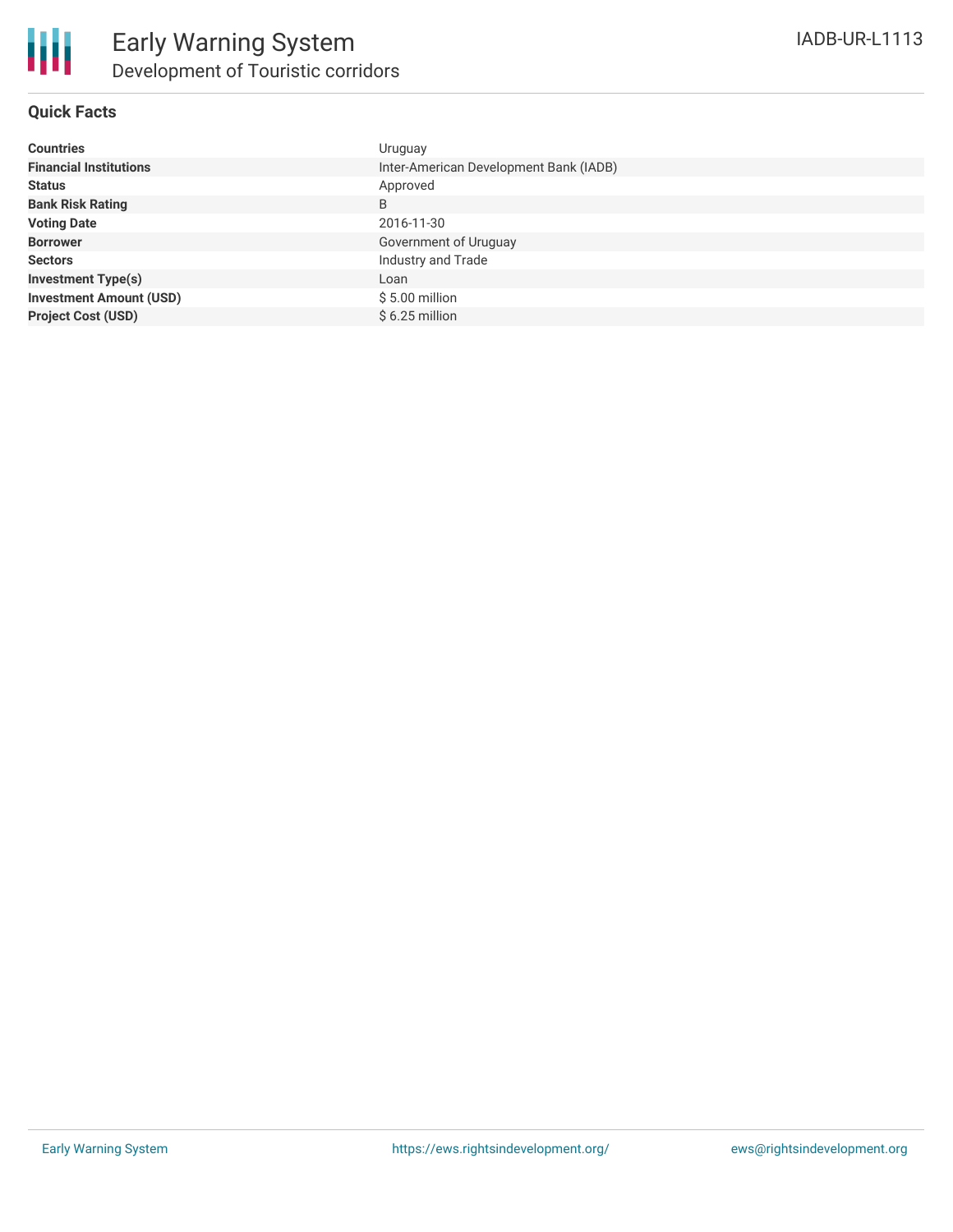

# **Project Description**

To increase tourism spending in the five departments comprising the Uruguay River Corridor, in that tourism is an input that triggers income and employment in destinations. In particular, the first CCLIP program (UR-L1113) aims to achieve this objective through the consolidation of the efforts initiated by the previous Program (2601 / OCUR) in the Uruguay River Corridor, which was selected for its potential tourism, mainly related to nautical, ecotourism and local culture.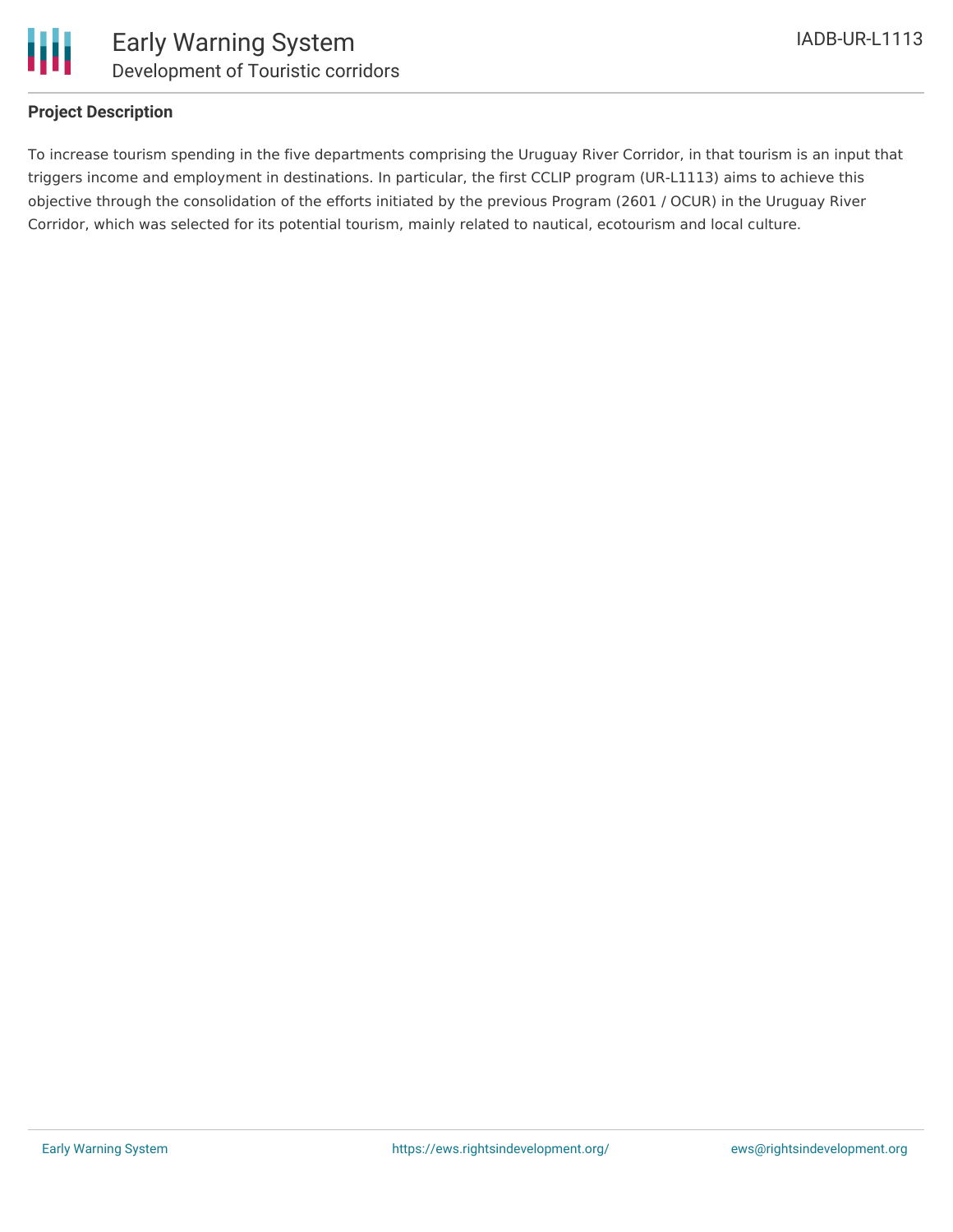

### **Investment Description**

• Inter-American Development Bank (IADB)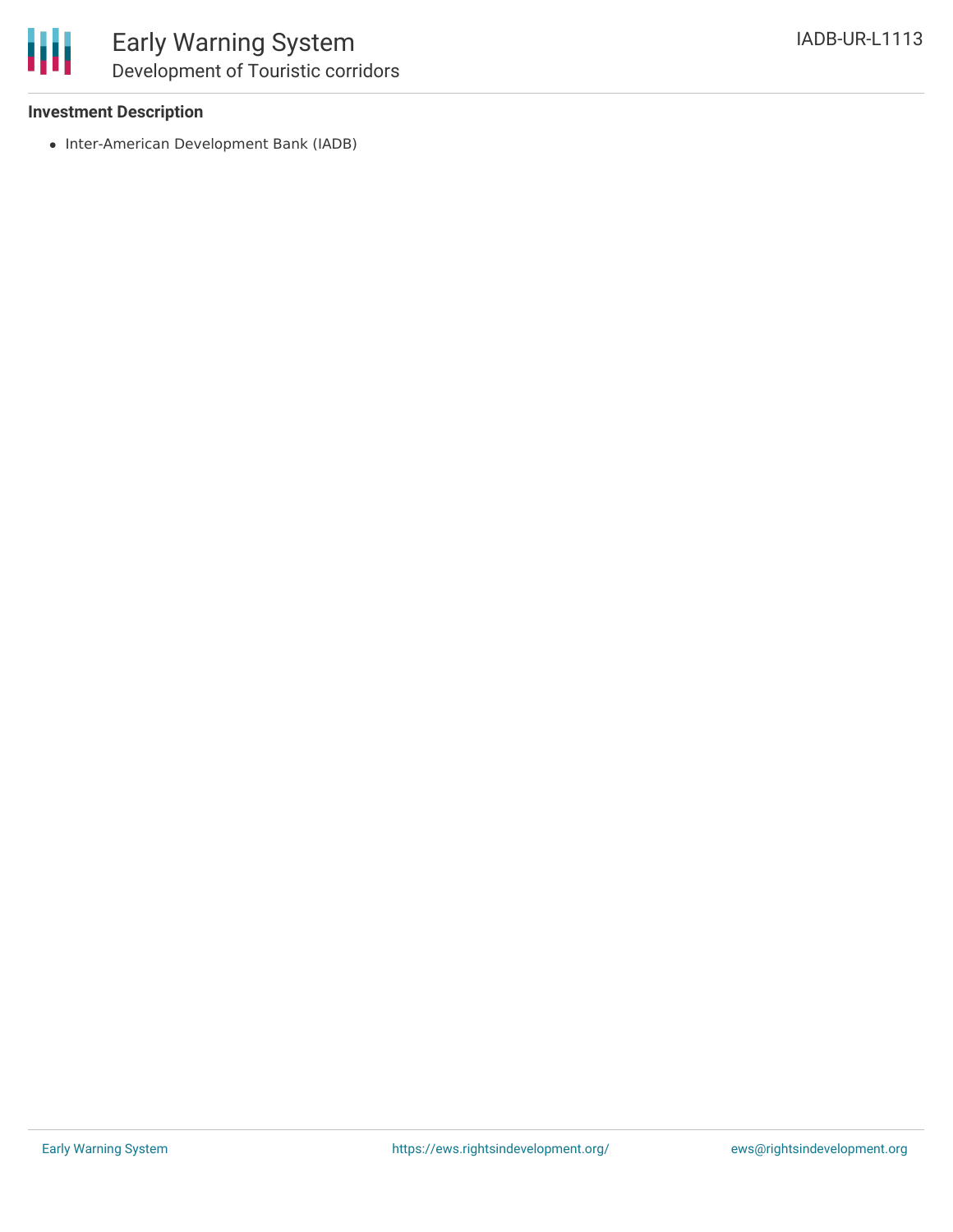

# **Contact Information**

ACCOUNTABILITY MECHANISM OF IDB/ IIC

The Independent Consultation and Investigation Mechanism (MICI) is the independent complaint mechanism and fact-finding body for people who have been or are likely to be adversely affected by an Inter-American Development Bank (IDB) or Inter-American Investment Corporation (IIC)-funded project. If you submit a complaint to MICI, they may assist you in addressing the problems you raised through a dispute-resolution process with those implementing the project and/or through an investigation to assess whether the IDB or IIC is following its own policies for preventing or mitigating harm to people or the environment. You can submit a complaint by sending an email to MICI@iadb.org. You can learn more about the MICI and how to file a complaint at http://www.iadb.org/en/mici/mici,1752.html (in English) or http://www.iadb.org/es/mici/mici,1752.html (Spanish).